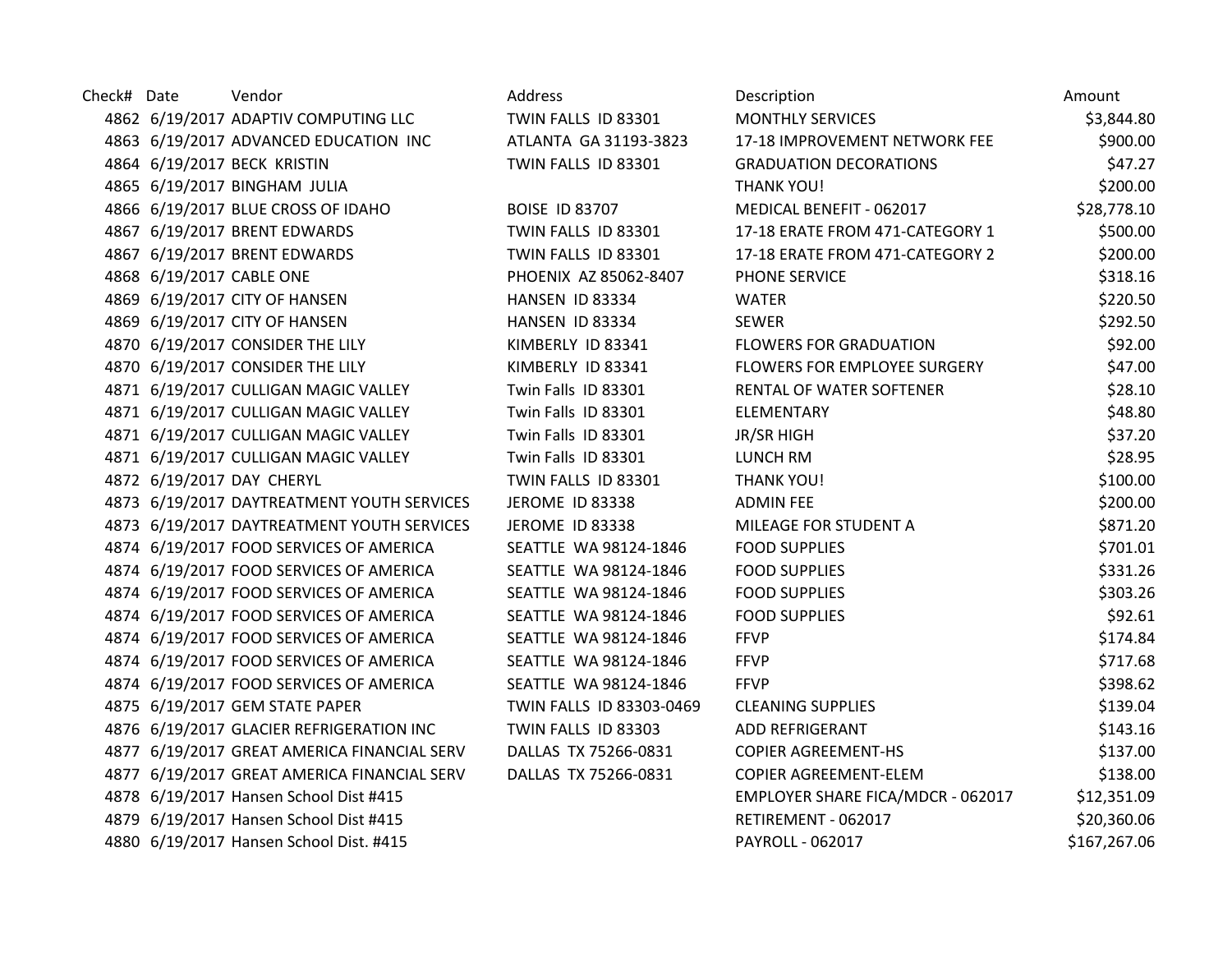| 4881 6/19/2017 HOME DEPOT CREDIT SERV         | LOUISVILLE KY 40290-1030 | <b>BARK FOR HS</b>                 | \$52.44     |
|-----------------------------------------------|--------------------------|------------------------------------|-------------|
| 4882 6/19/2017 IASBO                          | Hailey ID 83333          | ANNUAL CONFERENCE-E HOWELL         | \$175.00    |
| 4883 6/19/2017 IDAHO STATE DEPT OF EDUCATION  | BOISE ID 83720-0027      | FINGERPRINTING/BACKGROUND CK       | \$800.00    |
| 4884 6/19/2017 IDAHO DEPT OF HEALTH & WELFARE | BOISE ID 83720-0036      | <b>MEDICAID MATCH</b>              | \$4,000.00  |
| 4885 6/19/2017 IDAHO POWER                    | Seattle WA 98124-1966    | JR/SR HIGH                         | \$1,942.55  |
| 4885 6/19/2017 IDAHO POWER                    | Seattle WA 98124-1966    | ELEMENTARY                         | \$1,984.35  |
| 4885 6/19/2017 IDAHO POWER                    | Seattle WA 98124-1966    | PRESCHOOL                          | \$53.97     |
| 4885 6/19/2017 IDAHO POWER                    | Seattle WA 98124-1966    | <b>FOOTBALL FIELD</b>              | \$5.19      |
| 4886 6/19/2017 IDAHO SCHOOL BOARDS ASSOC INC  | BOISE ID 83707-4797      | ISBA SCHOOL DISTRICT MEMBER DUES   | \$1,491.21  |
| 4887 6/19/2017 IDAHO STATE BILLING SERVICE    | <b>BOISE ID 83709</b>    | MEDICIAD ADMIN FEE                 | \$1,276.29  |
| 4888 6/19/2017 INTEGRATED TECHNOLOGIES        | TWIN FALLS ID 83303-1843 | HS FRONT OFFICE                    | \$11.55     |
| 4888 6/19/2017 INTEGRATED TECHNOLOGIES        | TWIN FALLS ID 83303-1843 | <b>ELEM-XEROX</b>                  | \$81.99     |
| 4888 6/19/2017 INTEGRATED TECHNOLOGIES        | TWIN FALLS ID 83303-1843 | <b>ELEM-SHARP</b>                  | \$245.14    |
| 4888 6/19/2017 INTEGRATED TECHNOLOGIES        | TWIN FALLS ID 83303-1843 | HS-SHARP                           | \$296.78    |
| 4889 6/19/2017 INTERMOUNTAIN GAS              | <b>BOISE ID 83732</b>    | JR/SR HIGH                         | \$1,055.52  |
| 4889 6/19/2017 INTERMOUNTAIN GAS              | <b>BOISE ID 83732</b>    | ELEMENTARY                         | \$164.16    |
| 4889 6/19/2017 INTERMOUNTAIN GAS              | <b>BOISE ID 83732</b>    | PRESCHOOL                          | \$40.62     |
| 4889 6/19/2017 INTERMOUNTAIN GAS              | <b>BOISE ID 83732</b>    | <b>VOCATIONAL BLDG</b>             | \$417.15    |
| 4890 6/19/2017 LASSO JAMES                    | <b>HANSEN ID 83334</b>   | <b>ACTIVITY TRIP-DRIVER MEALS</b>  | \$6.50      |
| 4891 6/19/2017 MASON'S TROPHIES & GIFTS       | TWIN FALLS ID 83301      | HS DOOR NAME PLATES                | \$23.20     |
| 4892 6/19/2017 MEADOW GOLD DAIRIES-BOISE      | DENVER CO 80271-0960     | DAIRY PRODUCTS                     | \$1,328.88  |
| 4893 6/19/2017 MORETON & COMPANY              | <b>BOISE ID 83719</b>    | 17-18 INSURANCE RENEWAL            | \$28,070.00 |
| 4894 6/19/2017 PRIMARY THERAPY SOURCE         | TWIN FALLS ID 83301      | PHYSICAL THERAPY                   | \$872.60    |
| 4894 6/19/2017 PRIMARY THERAPY SOURCE         | TWIN FALLS ID 83301      | <b>OCCUPATIONAL THERAPY</b>        | \$1,505.65  |
| 4895 6/19/2017 RUSH TRUCK CENTER              | DECATUR AL 35609-2208    | REPAIRS TO BUS #7-LAMP CHECK       | \$212.19    |
| 4896 6/19/2017 SELECT SOURCE INC              | KIMBERLY ID 83341        | <b>SPRINKLER PARTS</b>             | \$12.95     |
| 4896 6/19/2017 SELECT SOURCE INC              | KIMBERLY ID 83341        | <b>KEYS FOR HOME EC RM</b>         | \$7.96      |
| 4897 6/19/2017 SKINNER HEIDI                  | TWIN FALLS ID 83301      | <b>HUSKY HIGHLIGHTS</b>            | \$7.75      |
| 4897 6/19/2017 SKINNER HEIDI                  | TWIN FALLS ID 83301      | MILEAGE TO ED LAW CONF             | \$143.10    |
| 4898 6/19/2017 STANGER MARILYN                |                          | TABLE FOR TEACHER'S LOUNGE         | \$50.00     |
| 4899 6/19/2017 STATE TAX COMMISSION           | BOISE ID 83707-0076      | <b>LUNCH RM</b>                    | \$7.95      |
| 4900 6/19/2017 THE TIMES-NEWS                 | TWIN FALLS ID 83301      | AD FOR SUMMARY & NOTICE OF HEARING | \$205.42    |
| 4901 6/19/2017 TOOLS FOR SCHOOLS              | EMMETT ID 83617          | <b>FOOD SUPPLIES</b>               | \$1,502.55  |
| 4902 6/19/2017 VALLEY WIDE COOPERATIVE        | JEROME ID 83338          | <b>BUS FUEL</b>                    | \$1,384.57  |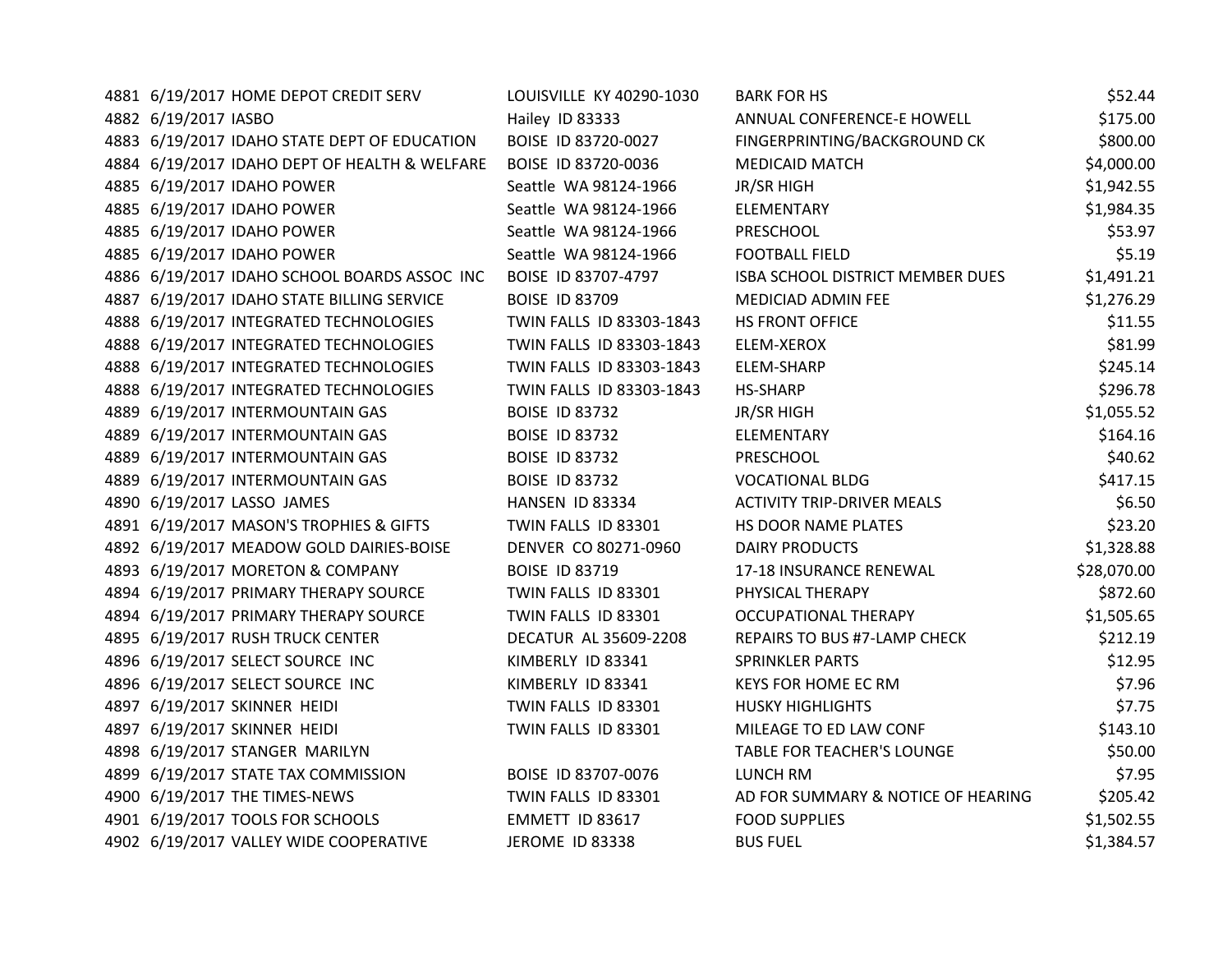| 4902 6/19/2017 VALLEY WIDE COOPERATIVE       | JEROME ID 83338           | <b>FUEL FOR MOWER</b>             | \$106.19    |
|----------------------------------------------|---------------------------|-----------------------------------|-------------|
| 4902 6/19/2017 VALLEY WIDE COOPERATIVE       | JEROME ID 83338           | <b>FUEL CREDIT</b>                | $-55.45$    |
| 4902 6/19/2017 VALLEY WIDE COOPERATIVE       | JEROME ID 83338           | <b>SCHOOL CAR</b>                 | \$13.90     |
| 4903 6/19/2017 WAYMENT BOB                   | <b>HANSEN ID 83334</b>    | <b>SCHOOL CAR FUEL</b>            | \$19.00     |
| 4903 6/19/2017 WAYMENT BOB                   | HANSEN ID 83334           | <b>ACTIVITY TRIP-DRIVER MEALS</b> | \$13.00     |
| 4904 6/19/2017 WORDEN VALERIA                | HANSEN ID 83334           | <b>ACTIVITY TRIP-DRIVER MEALS</b> | \$26.00     |
| 4905 6/19/2017 CAREER & TECHINICAL EDUC      | DECATUR CA 30033          | <b>WRA TESTS</b>                  | \$50.00     |
| 4906 6/19/2017 STANDARD PRINTING SOLUTIONS   | TWIN FALLS ID 83301       | <b>GRADUATION PROGRAMS</b>        | \$87.50     |
| 4907 6/19/2017 COSTCO                        |                           | MEMBERSHIP                        | \$120.00    |
| 4908 6/19/2017 PSI ENVIRONMENTAL             | LOS ANGELES CA 90060-0248 | JR/SR HIGH                        | \$165.80    |
| 4908 6/19/2017 PSI ENVIRONMENTAL             | LOS ANGELES CA 90060-0248 | ELEMENTARY                        | \$69.90     |
| 4909 6/19/2017 UNIVERSITY OF IDAHO           | MOSCOW ID 83844-4291      | SCHOLARSHIP FOR CHANDLER SNELL    | \$500.00    |
| 4910 6/19/2017 NOVAK CASSANDRA               | TWIN FALLS ID 83301       | <b>ACTIVITY TRIP-DRIVER MEALS</b> | \$19.50     |
| 4911 6/19/2017 BARNES DON                    | TWIN FALLS ID 83301       | <b>ACTIVITY TRIP-DRIVER MEALS</b> | \$19.50     |
| 4911 6/19/2017 BARNES DON                    | TWIN FALLS ID 83301       | <b>SPRINKLER PARTS</b>            | \$2.97      |
| 4912 6/19/2017 NASSP/NHS                     | BOSTON MA 02241-7939      | 17-18 NATIONAL HONOR SOCIETY DUES | \$385.00    |
| 4913 6/19/2017 MOORE SMITH BUXTON & TURCKE   | <b>BOISE ID 83702</b>     | <b>LEGAL SERVICES</b>             | \$1,641.00  |
| 4914 6/19/2017 TEK-HUT                       | TWIN FALLS ID 83301       | <b>INTERNET SERVICE</b>           | \$1,000.00  |
| 4915 6/19/2017 HANSEN SCHOOL DISTRICT        |                           | STATE FFA REGISTRATION            | \$50.00     |
| 4915 6/19/2017 HANSEN SCHOOL DISTRICT        |                           | RMS FOR STATE FFA CONF            | \$125.98    |
| 4915 6/19/2017 HANSEN SCHOOL DISTRICT        |                           | RMS FOR STATE FFA CONF-MOSCOW     | \$294.00    |
| 4916 6/19/2017 SANTANDER LEASING LLC         | READING PA 19612          | <b>SCHOOL BUS PURCHASE</b>        | \$11,786.00 |
| 4917 6/19/2017 HENDERSON RICHARD             | TWIN FALLS ID 83301       | <b>CERTIFIED MAIL</b>             | \$5.29      |
| 4918 6/19/2017 FINISH LINE DRIVER            | TWIN FALLS ID 83301       | STATE DRIVERS ED REIMBURSEMENT    | \$1,750.00  |
| 4919 6/19/2017 FRANZ FAMILY BAKERIES         | LOS ANGELES CA 90074-2654 | <b>BAKERY GOODS</b>               | \$36.40     |
| 4919 6/19/2017 FRANZ FAMILY BAKERIES         | LOS ANGELES CA 90074-2654 | <b>BAKERY GOODS</b>               | \$34.50     |
| 4919 6/19/2017 FRANZ FAMILY BAKERIES         | LOS ANGELES CA 90074-2654 | <b>BAKERY GOODS</b>               | \$33.21     |
| 4919 6/19/2017 FRANZ FAMILY BAKERIES         | LOS ANGELES CA 90074-2654 | <b>BAKERY GOODS</b>               | \$40.50     |
| 4919 6/19/2017 FRANZ FAMILY BAKERIES         | LOS ANGELES CA 90074-2654 | <b>BAKERY GOODS</b>               | \$30.75     |
| 4920 6/19/2017 JEROME FFA                    | <b>JEROME ID 83338</b>    | SILVERWOOD TICKETS                | \$38.00     |
| 4921 6/19/2017 GOODING CHILD NUTRITION       | <b>GOODING ID 83330</b>   | LEGAL NOTICE FOR CO-OP            | \$8.92      |
| 4922 6/19/2017 SILVERBACK LEARNING SOLUTIONS | MERIDIAN ID 83642         | 17-18 MILEPOST SUBSCRIPTION       | \$3,300.00  |
| 4923 6/19/2017 ROBERTS ROOFING & CONST.      | HEYBURN ID 83336          | 1ST PORTION OF ELEM ROOF-60%      | \$29,755.20 |
| 4924 6/19/2017 WOLF CHRISTINA                | <b>BUHL ID 83316</b>      | <b>STATE FFA EXPENSES</b>         | \$125.81    |
|                                              |                           |                                   |             |